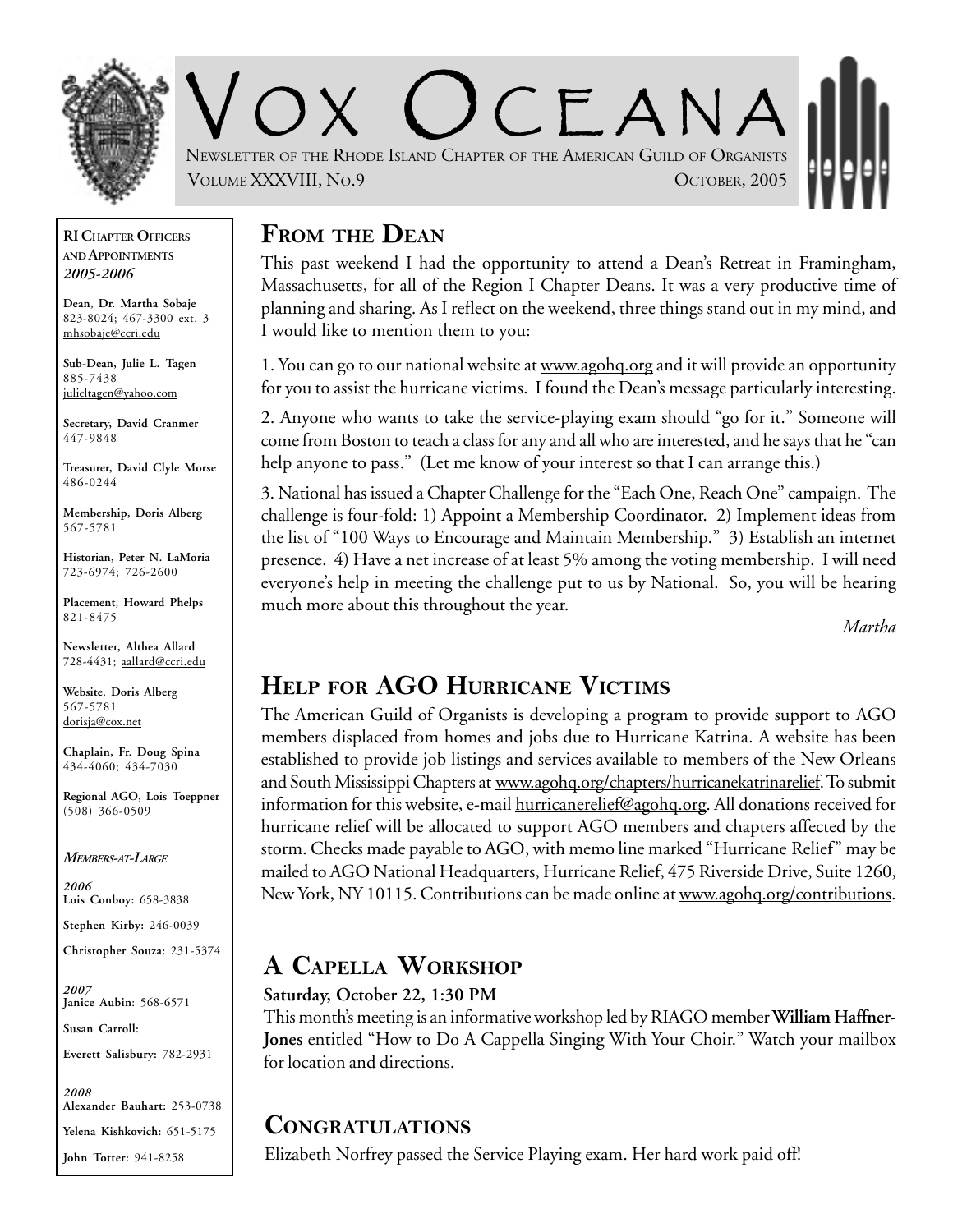# **THE POWER OF ADVERTISING**

Members who would like to advertise an event can send out flyers through the newsletter at the low cost of \$10. Contact the newsletter editor, Althea Allard, to determine the number needed and arrange delivery. (401) 728-4431.

# **CHOIR PERFORMANCE LISTINGS**

Have your choir performances added to Glenn Giuttari's listing available via e-mail: Glenn Giuttari, ACDA - Community Choirs Chair for RI, 9 Chestnut Street, Rehoboth, MA 02769. (508) 252-4304 or (800) 252- 4304; fax: (508) 252-4397; www.harpsichord.com/ sinenomine.

# **AN INVITATION**

If you are in the Big Apple on Sunday, October 2 at 3 PM, come to the First Reformed Episcopal Church at 317 East 50<sup>th</sup> Street for an organ recital by Diana Norton-**Jackson**. In addition to works by J.S. Bach, Gigout, Guilmant, Widor and others, the program will feature two of Mozart's *Church Sonatas for Organ and Strings* with a trio from Julliard. The church has a three-manual Schantz.

# **OCTOBER PIPEDREAMS**

Go to pipedreams.org for complete listings and resources.

**#0540 - An Italian Rhapsody -** With soloist Massimo Nosetti we explore a seldom heard yet charming and characterful repertoire from five centuries, played on period instruments.

**#0541 - On Peachtree Road -** A large new instrument by Mander Organs of England brings resplendent opportunity to a prospering United Methodist congregation in Atlanta, Georgia.

**#0542 - Bach, Beethoven and Brahms -** would "The Three B's" ever have imagined being represented by organ music in quite this way?!

**#0543 - Recorded in Concert -** American artists on American-built instrument showcase a kaleidoscope of colors and styles.

**#0544 - Virtuoso On the Road -** A visit with British organist David Briggs, heard in performances recorded in England, California, and Minnesota.

### **EVENTS**

#### **Sunday, September 25, 3 PM:**

**Geoffrey Greene** plays works by Buxtehude, Bach, Daquin, Handel, and Vierne in a Dedicatory Organ Concert for the new Ahlborn-Galanti Chronicler III organ combined with pipes from the original Austin organ at St. Elizabeth Roman Catholic Church. 577 Wood St., Bristol; 253-8366.

#### **Monday, October 3, 8 AM:**

Morning Munch at the Cinnamon Cafe, 300 Quaker Lane, Warwick.

#### **Sunday, October 16, 3 PM:**

Part of the Boston AGO Chapter's Centennial Celebration: The Choir of Westminster Abbey, **James O'Donnell**, director, **Robert Quinney,** organ, perform works of Byrd, Purcell, Gibbons, Britten, Howells, Walton. Trinity Church, Copley Square. Admission: \$40 pref. seating/\$20 general/\$10 students & seniors. Info: www.bostonago.com. Tickets: (617)867-0252 or WestminsterAbbeyTickets@yahoo.com.

#### **Thursday, October 20, 7:00 and 7:45 PM:**

Gallery Night Organ Concerts by **David Clyle Morse**. Informal and informative short concerts with a wide range of music including transcriptions. Mathewson Street United Methodist Church, 134 Mathewson St., Providence. 331-8900. FREE.

#### **Sunday, October 23, 3 PM:**

**David Martinez**, Music for Organ, Trumpet and Cantors, featuring **Craig Shadday** from the Newport Navy Band. St. Mary's Catholic Church, corner of Memorial Blvd. and Spring St., Newport. Free-will offering.

#### **Friday, October 28, 7:30PM:**

Newport Baroque Orchestra, **Paul Cienniwa**, director; *Handel and Pachelbel at Trinity Church*,One Queen Anne Sq., Newport, \$20. 855-0687; info@newportbaroque.org

#### **Friday, October 28, 8 PM:**

"CABARET" featuring *Next Generation - New Writers of the Great American Songbook*. **Eric Bronner**, tenor; **Eric Mazonson**, piano. Kingston Congregational Church, Fellowship Hall, 2610 Kingstown Rd, Kingston. Admission, \$10.

### **Sunday, November 13, 3 PM:**

Feature concert by **David Clyle Morse** at Cathedral of Saints Peter and Paul, 30 Fenner St., Providence. Works of Dupré, Handel, Bach and others. Donation. Call David at 486-0244 for more information.